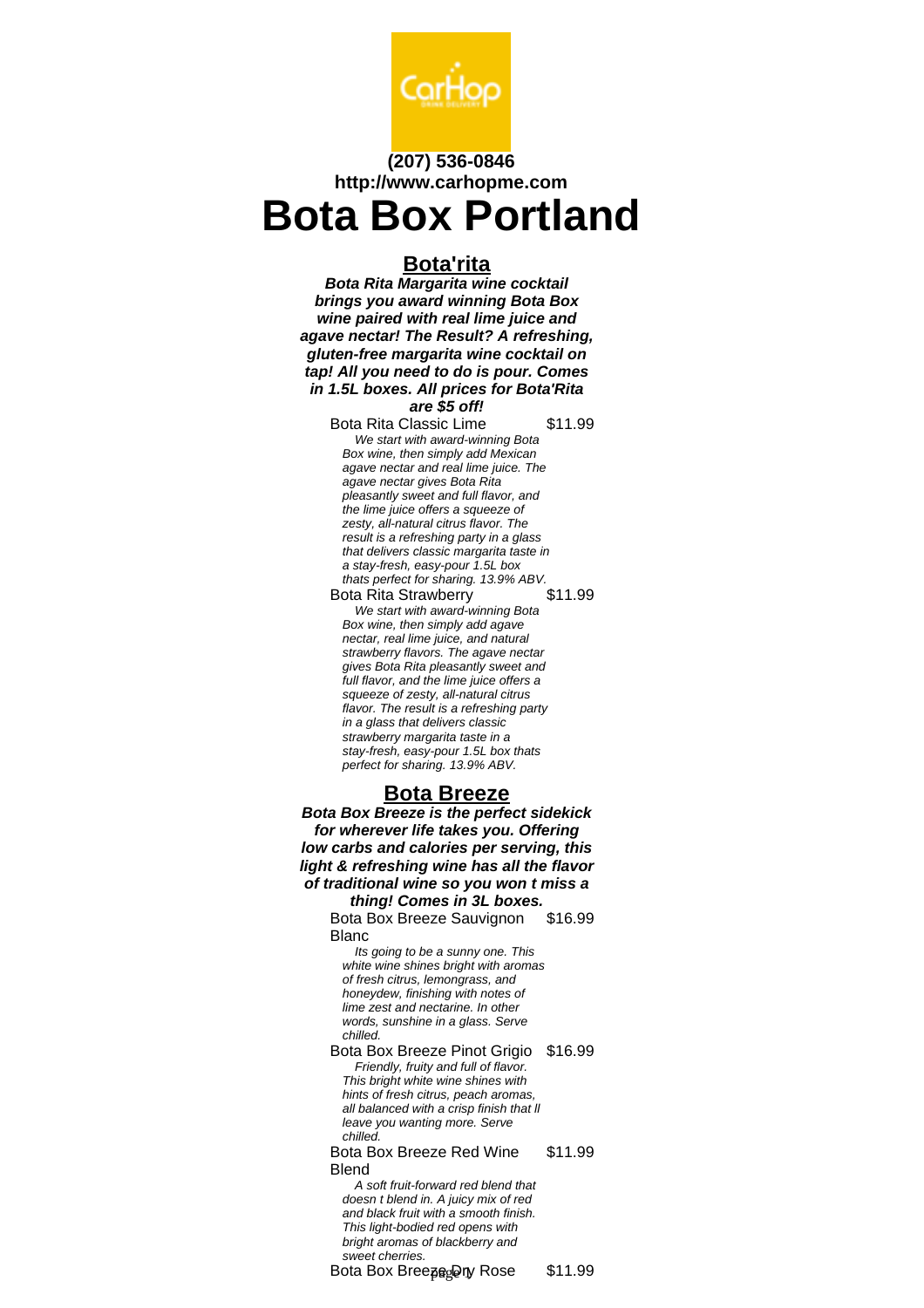Not too sweet and not like any other Ros . This refreshing and delicate pink wine offers crisp, dry, and perfectly fresh hints of raspberries, wild strawberries, and grapefruit zest. Serve chilled and chill.

# **Bota**

| <u>Dula</u><br>Highly approachable and easy sipping,                               |         |
|------------------------------------------------------------------------------------|---------|
| these wines are fruit forward and                                                  |         |
| consistently true to varietal                                                      |         |
| expressions. We work hard to make                                                  |         |
| sure Bota offers quality wines every                                               |         |
| time! Comes in 3L boxes.                                                           |         |
| Pinot Grigio                                                                       | \$16.99 |
| Bota Box Pinot Grigio is fresh and                                                 |         |
| fruity and delivers juicy,                                                         |         |
| medium-bodied flavors of white<br>peaches and citrus, with a clean,                |         |
| refreshing finish laced with pineapple                                             |         |
| and floral notes. Serve chilled.                                                   |         |
| Cabernet Sauvignon                                                                 | \$16.99 |
| Bota Box Cabernet Sauvignon<br>offers rich aromas of black cherry,                 |         |
| violet and a hint of black peppercorn.                                             |         |
| Jammy and dense in structure, this                                                 |         |
| wine is supple and juicy with flavors<br>of blackberry pie, black currant and      |         |
| spice on the finish.                                                               |         |
| Chardonnay                                                                         | \$16.99 |
| Bota Box Chardonnay is bright and                                                  |         |
| balanced, with flavors poised<br>perfectly between crisp and rich. Its             |         |
| aromas evoke citrus zest, honeydew                                                 |         |
| melon and a hint of oak; on the                                                    |         |
| palate it s vibrant and silky, with<br>medium-bodied flavors of lemon,             |         |
| Honey Crisp apple and graham                                                       |         |
| cracker, ending with a rich, juicy                                                 |         |
| finish. Serve chilled.                                                             |         |
| <b>RedVolution</b>                                                                 | \$16.99 |
| Bota Box RedVolution is a rich and<br>full-bodied red wine with aromas of          |         |
| spice and blackberry jam flavors.                                                  |         |
| This juicy blend shows red and black                                               |         |
| fruit, with a finish of nutmeg, cocoa<br>and sweet cherries.                       |         |
| Sauvignon Blanc                                                                    | \$16.99 |
| Bota Box Sauvignon Blanc speaks                                                    |         |
| to dining al fresco at a backyard                                                  |         |
| bar-b-que or lunch on the golf course.<br>What could be more refreshing than       |         |
| lime zest and lemon grass? With a                                                  |         |
| zip of citrus, melon and a touch of                                                |         |
| minerality.<br>Dry Rose                                                            | \$16.99 |
| Bota Box Dry Rose is not sweet.                                                    |         |
| That s what you get with this Ros a                                                |         |
| refreshing, delicately pink wine that                                              |         |
| offers crisp, dry, perfectly ripe flavors<br>of raspberries, wild strawberries and |         |
| grapefruit zest. Serve it well chilled.                                            |         |
| <b>Pinot Noir</b>                                                                  | \$16.99 |
| Bota Box Pinot Noir is a                                                           |         |
| gorgeously fruity expression of the<br>romanticized grape. It begins with a        |         |
| sweet bouquet of cherry pie and a                                                  |         |
| hint of savory herbs. It opens to                                                  |         |
| rhubarb, black cherry and clove,<br>followed by a brisk finish.                    |         |
| Merlot                                                                             | \$16.99 |
| Bota Box Merlot offers aromas of                                                   |         |
| cherry, blackberry and sweet herbs                                                 |         |
| complemented by flavors of black<br>cherry, ripe plum and hints of spice           |         |
| that extend into a juicy, concentrated                                             |         |
| finish.                                                                            |         |
| <b>Old Vine Zinfandel</b>                                                          | \$16.99 |
| Bota Box Zinfandel is round and<br>full of vigor, with a nose of black             |         |
| cherry, black pepper and baked                                                     |         |
| plum. It s rustic in its balance of                                                |         |
| blackberry and toasty sage, leading<br>to a deep and fruit forward finish.         |         |
|                                                                                    |         |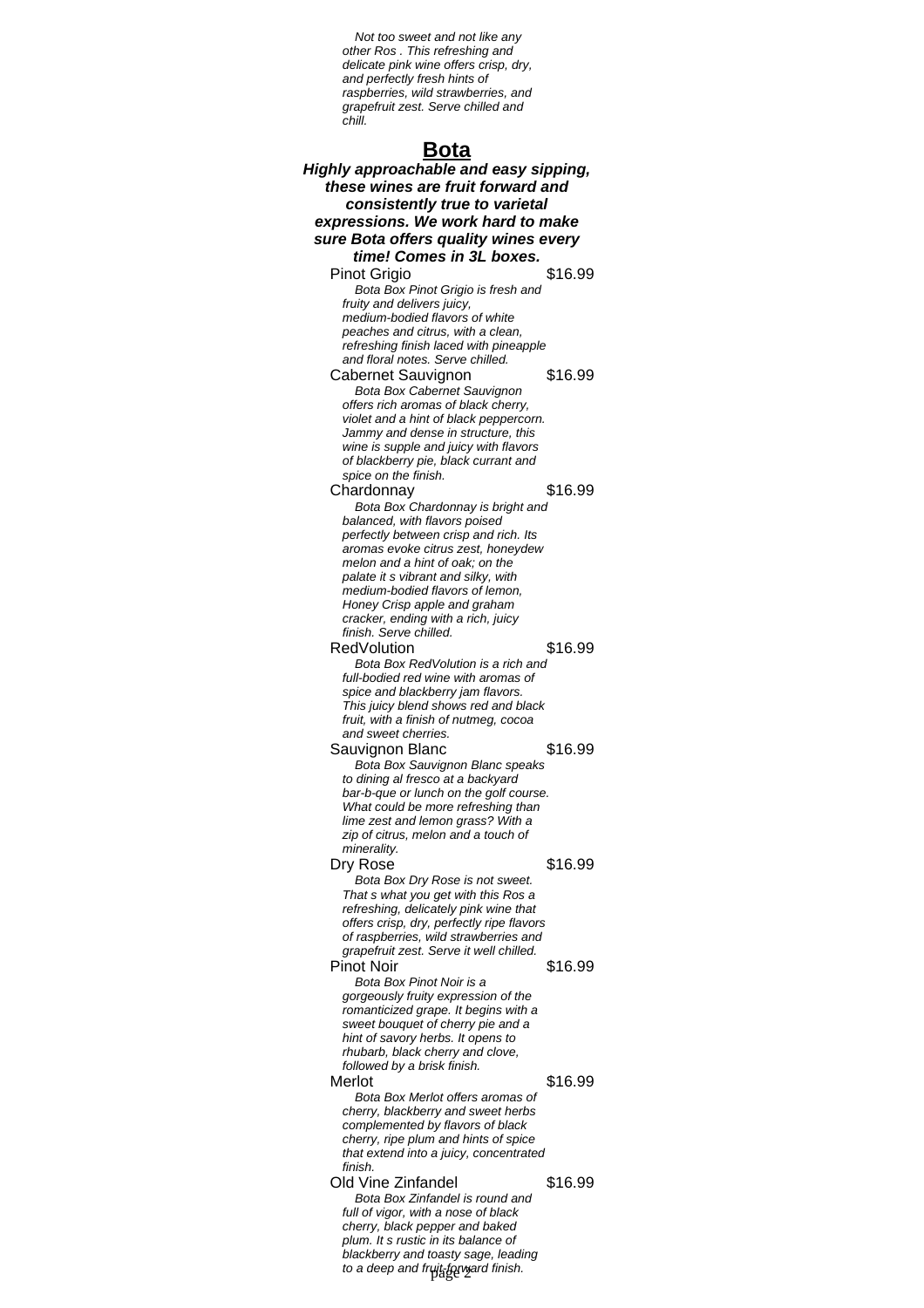#### Shiraz \$16.99

Bota Box Shiraz is rich and smooth, loaded with aromas and flavors of warm cherries, vanilla, and spice. The body is bold, with ripe fruit essence, with hints of toasted oak and black pepper spice on the finish.

**Nighthawk Our Nighthawk Black and Nighthawk Gold wines are bolder, richer expressions of top varietals, backed by the renowned quality and eco-friendly packaging of Bota.** Bourbon Barrel Cabernet Sauvignon \$16.99 Nighthawk Black Bourbon Barrel Cabernet Sauvignon is aged in fine bourbon barrels and doubles down on Nighthawk s bold, intense essence. Endlessly deep black fruit flavors layer with sweet spice, polished tannins and caramel intrigue for a daring take on Cabernet Sauvignon. Bold Cabernet Sauvignon \$16.99 Nighthawk Black Cabernet Sauvignon channels the hedonistic side of this classic grape variety. A single sip dives into lingering flavors of dark black cherry, blackberry, and cocoa. Velvety tannins and hints of baking spice brings balance to this full-bodied wine. Buttery Chardonnay \$16.99 Nighthawk Gold Buttery Chardonnay is a rich, buttery portrayal of this classic varietal. Layers of toasted oak, butterscotch and honey combined with a creamy texture and color as radiant as the new dawn, create a one-of-a-kind sensory experience. Lush Pinot Noir \$16.99 Nighthawk Black Lush Pinot Noir channels the bold spirit of the nighthawk, which emerges at dusk to seek its next adventure. Layering luscious flavors of blackberry pie and black cherries with a whiff of toasty oak, this plush, inviting red is a perfect party guest. Rich Red Wine Blend \$16.99 Nighthawk Black Rich Red Wine is dark, bold and fruity with aromas and flavors of blackberry pie and bittersweet chocolate, and a smooth lingering finish. As the campfire dies out, the only sounds you may hear are that of nature, like the Nighthawk, on its nightly hunting adventure. Vibrant Sauvignon Blanc \$16.99 Nighthawk Gold Vibrant Sauvignon Blanc bursts on the palate with the crisp freshness of a dark night breeze, delivering mouthwatering layers of tangy lemon-lime, grapefruit zest and fresh-cut grass.When a hot day yields to the cool of dusk, the nighthawk comes out to hunt. Dark Malbec \$16.99 Nighthawk Black Malbec is bursting with dark fruit with a big, jammy, luscious mouthfeel. Ripe blueberry and blackberry notes lead to a soft, smooth fruit palate, with hints of blueberry pie, cedar, and spice notes on the finish.

**Bota Box Cocktails These are only recipes and not items to purchase.** The Bota Spritz Ingredients: 407 Bota Box Sauv